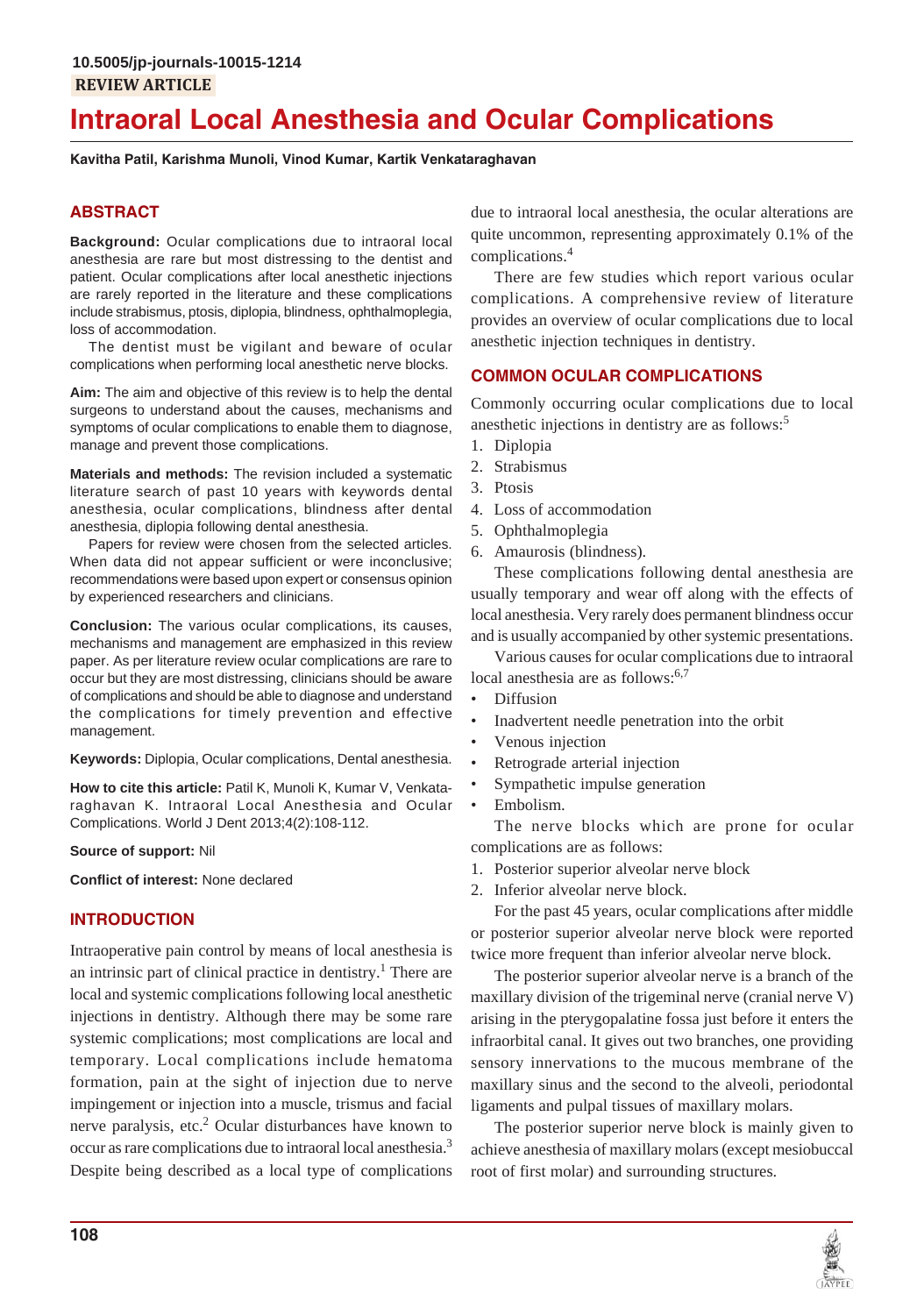The inferior alveolar nerve is the largest branch of the mandibular division of the trigeminal nerve. It travels down the lateral pterygoid muscle and lateroposterior to the lingual nerve and travels up to the mental foramen where it gives its terminal branches: incisive nerve and mental nerve.

During its course, the inferior alveolar nerve is always accompanied by the inferior alveolar artery (a branch of the internal maxillary artery) and the inferior alveolar vein. The artery lies just anterior to the nerve.

The inferior alveolar nerve block is mainly given to achieve anesthesia of mandibular teeth and surrounding structures.

## **SYMPTOMS**

The symptoms experienced are:

- 1. Blurring of vision
- 2. Double vision
- 3. Decreased sensation on the lateral aspect of the upper and lower eyelids
- 4. Squinting
- 5. Loss of vision
- 6. Dropping of the upper eyelid
- 7. Difficulty in reading due to paralysis of accommodation
- 8. Transient dizziness.

## **PATHOGENIC MECHANISM OF COMPLICATIONS**

Various mechanisms for ocular complications due to dental anesthesia are as follows:

• *Diplopia*: The possible mechanism of the ocular complications is intravascular injection of the local anesthetic solution. Since the inferior alveolar artery lies in close proximity to the inferior alveolar nerve, a chance of an intravascular injection is quite high. Due to pressure with which the anesthetic solution is injected, the solution is forced back to the maxillary artery. The middle meningeal artery may arise from the maxillary artery; also the origins of middle meningeal artery and the inferior alveolar artery are closely situated, which leads to the entry of the anesthetic solution. The ophthalmic branch of the middle meningeal artery may anastomose with the lacrimal artery. The blood supply to the lateral rectus muscle is derived from the lacrimal artery and the lateral muscular trunk of the ophthalmic artery. Hence, the intravascular injection of the local anesthetic may lead to the paralysis of the lateral rectus causing diplopia.8,9

Diplopia may also be caused by inadvertent entry of the anesthetic solution into the venous system, which drains into the pterygoid plexus and further the

cavernous sinus. The abducent nerve being more susceptible as it passes through the cavernous sinus leading to paralysis of the lateral rectus muscle causing diplopia.10

- *Paralysis of the eye*: Inadvertent entry of local anesthetic solution into venous system which drains into pterygoid plexus and later into cavernous sinus. The retrograde flow of local anesthetic solution into cavernous cause's pressure in the sinus resulting into paralysis of oculomotor nerve which is in close proximity to it.<sup>11,12</sup>
- *Blindness (amaurosis)*: The central retinal artery is a small branch of the ophthalmic artery; any anesthetic solution flowing through the middle meningeal artery may enter the ophthalmic artery and further the retinal artery causing blindness and loss of pupillary light reflex.

A reflex vasospasm of the central retinal artery results in ischemia and necrosis of retinal tissue causing permanent blindness.<sup>13</sup>

So far in literature there are very few reported cases of permanent blindness due to intraoral local anesthesia. De Keyzer et al<sup>14</sup> and Rishiraj et al<sup>15</sup> reported permanent blindness in one eye following administration of intraoral local anesthesia. Walsh<sup>16</sup> described a case of permanent amaurosis after dental anesthesia of upper teeth; he attributed this to the oily nature of local anesthetic solution containing procaine hydrochloride which resulted in the embolism of retinal artery.

- Ptosis, strabismus and loss of accommodation: The power of accommodation is dependent on the elasticity of the lens capsule and the contraction of the ciliary muscles supplied by the short ciliary nerves. The short ciliary nerves are the postganglionic fibers of the ciliary ganglion, which are provided parasympathetic preganglionic fibers by the oculomotor nerve (cranial nerve III). When there is paralysis of oculomotor nerve due to injury or anesthesia it results into ptosis, strabismus, dilatation of the pupil and loss of power of accommodation as the sphincter pupillae, the ciliary muscle and the internal rectus are paralyzed. Occasionally paralysis may affect only a part of the nerve. Thus there may be internal strabismus from spasm of the internal rectus, accommodation for near objects only from spasm of the ciliary muscle or miosis (contraction of the pupil) from irritation of the sphincter of the pupil. $^{12}$
- Some literatures describe Horner like syndrome with ptosis, miosis, vascular dilatation of the conjunctiva and generalized rash over the face, neck shoulder and arm. The mechanism suggested is the accidental injection of local anesthetic drug into the stellate ganglion. $^{17}$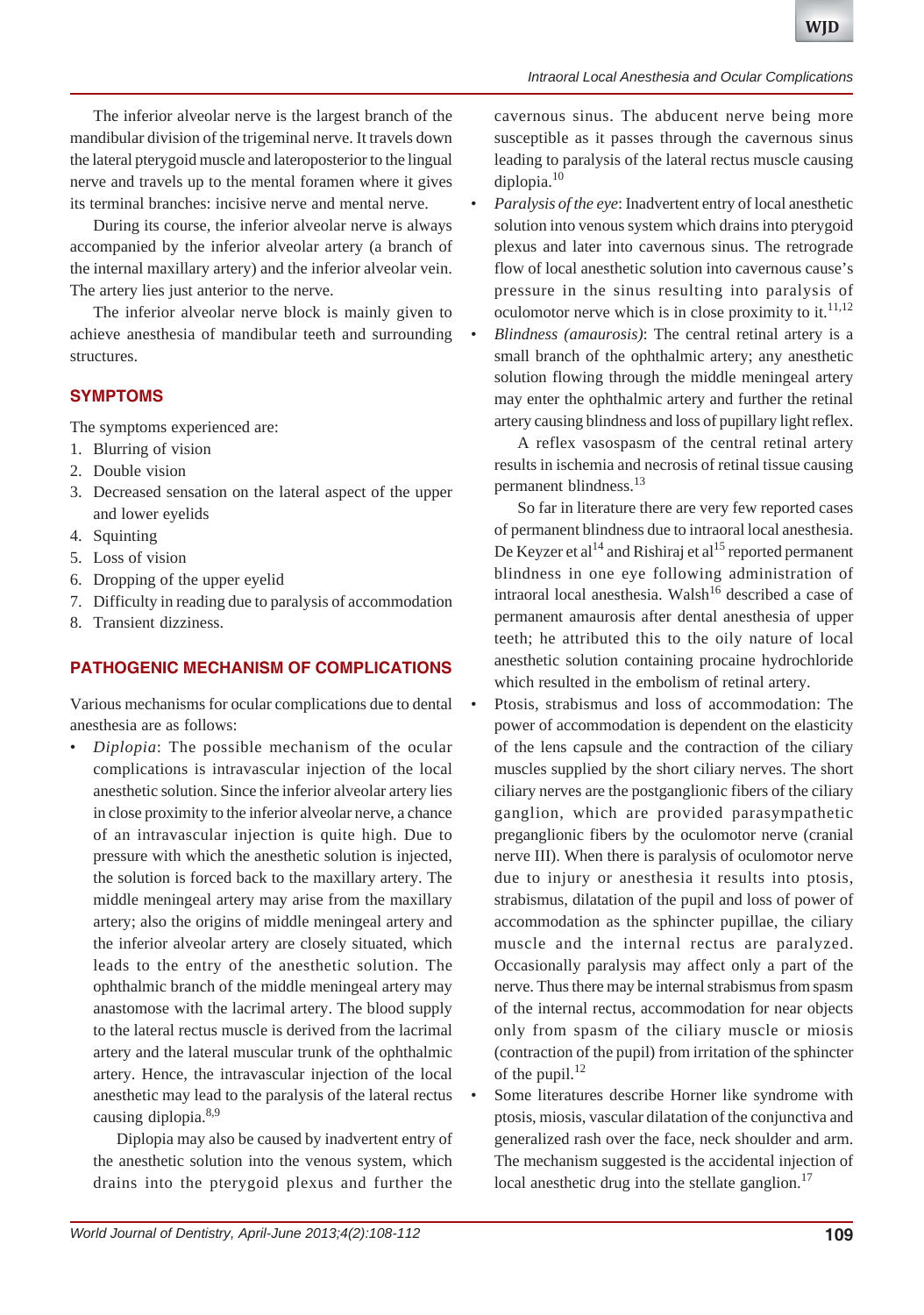## **Literature Review**

Penarrocha-Diago and Sanchis-Bielsa (2000) presented a series of 14 cases of ophthalmologic complications after intraoral anesthesia of the posterior superior alveolar nerve. The most commonly encountered symptoms were diplopia, mydriasis, palpebral ptosis, and abduction difficulties of the affected eye. In all cases, these effects occurred a few minutes after injection of the anesthetic, followed by complete resolution without sequelae on cessation of the anesthetic effect. The pathogenic mechanism underlying such ophthalmologic disorders is discussed in terms of a possible diffusion of the anesthetic solution toward the orbital region.18

Joseph Horowitz et al (2005) presented three case reports; two patients had ipsilateral optic neuropathy and one patient had an ipsilateral abduction deficit and a dilated, poorly reactive pupil immediately after anesthesia of upper alveolar teeth. In all but three cases, the deficits were temporary. Diffusion, inadvertent needle penetration into the orbit and intravascular injection was postulated as the mechanism by which the anesthetic agent reaches the cavernous sinus or orbit to cause the deficits.<sup>6</sup>

Magliocca et al (2006) presented a case of 36-year-old female patient who developed diplopia and an ipsilateral lateral rectus paresis following local anesthetic administration to remove a left maxillary second molar. Complete resolution occurred within 3 hours. The clinical examination and management plan were reviewed for this uncommon occurrence. The relevant anatomical pathways are discussed and illustrated with photographs.<sup>19</sup>

 In 2006 Wei Cheong Ngeow, Chen Kiong Shim and Wen Lin Chai presented a case report of two patients who developed transient loss of power of accommodation of the eye resulting in blurred vision after routine inferior alveolar nerve blocks on the ipsilateral side. Clear vision returned within 10 to 15 minutes after completion of the blocks. They explained that possible mechanism for this phenomenon is accidental injection into the neurovascular bundle of local anesthetic agents, which were carried via the blood to the orbital region. This resulted in paralysis of a branch of cranial nerve III, the short ciliary nerves that innervate the ciliary muscle, which controls accommodation.20

Williams and Williams (2011) reported the unusual case of a young patient who experienced amaurosis, total ophthalmoplegia, complete upper eyelid ptosis, mydriasis and periorbital blanching following inferior alveolar nerve anesthesia.<sup>21</sup>

Kini, Kharkar and Kini (2011) have explained details about an iatrogenic paresis of the abducent nerve and partial palsy of the oculomotor nerve leading to diplopia, strabismus and ptosis following a posterior superior alveolar nerve block and extraction of maxillary right second molar. The patient was treated symptomatically, and the recovery was uneventful. $^{22}$ 

Jose-Maria Aguada et al (2011) carried out a review of 19 articles to find out the incidence and type of ocular complications after intraoral local anesthesia. They found that ophthalmological complications are seldom a problem, diplopia being the most common complication (65%), which coincides with the data from other authors. Almost all of the complications were of a temporary nature, with an average recovery time of 68 minutes. The authors appear to indicate that an intravascular injection of the anesthetic was the cause of the problem, and therefore, it should be avoided in order to prevent accidents at the ocular level.<sup>4</sup>

 Steenen et al (2012) reported a case in which a patient with right lateral rectus muscle palsy and blurred vision after bimaxillary anesthesia. Signs, symptoms and pathophysiologic hypotheses of these complications are presented.<sup>23</sup>

 Yoon and Chussid (2012) presented a case report of 7-year-old male patient who developed palpebral ptosis and paralysis of the extraocular muscles following local anesthetic administration for a major operative procedure on the permanent mandibular left first molar. Complete resolution occurred within approximately 30 minutes. $^{24}$ 

Verma, Rajan and Prabhu (2012) have reported two rare cases of transient isolated amaurosis. Both the instances of amaurosis were seen after inferior alveolar nerve blocks. The condition was transient and resolved without any active intervention. The etiology in the present case was believed to be intravascular injection.<sup>7</sup>

Steenen et al (2012) reviewed the literature from the years 1936 to 2011 and showed 131 cases with this type of complication and also presented a case report of a patient with right lateral rectus muscle palsy and blurred vision after bimaxillary anesthesia. Signs, symptoms and pathophysiologic hypotheses of these complications were presented.<sup>23</sup>

## **Prevention and Management of Complications**

Prevention is better than cure. Hence, it is always better to avoid anesthetic misadventure. Most of the complications occurring are temporary and recovery is almost immediate. In most cases, patients complaining of diplopia, blurring of vision or loss of accommodation, gain back vision within 5 to 60 minutes after the onset. In certain cases it may exceed to up to 4 to 5 hours and rarely up to 24 hours.

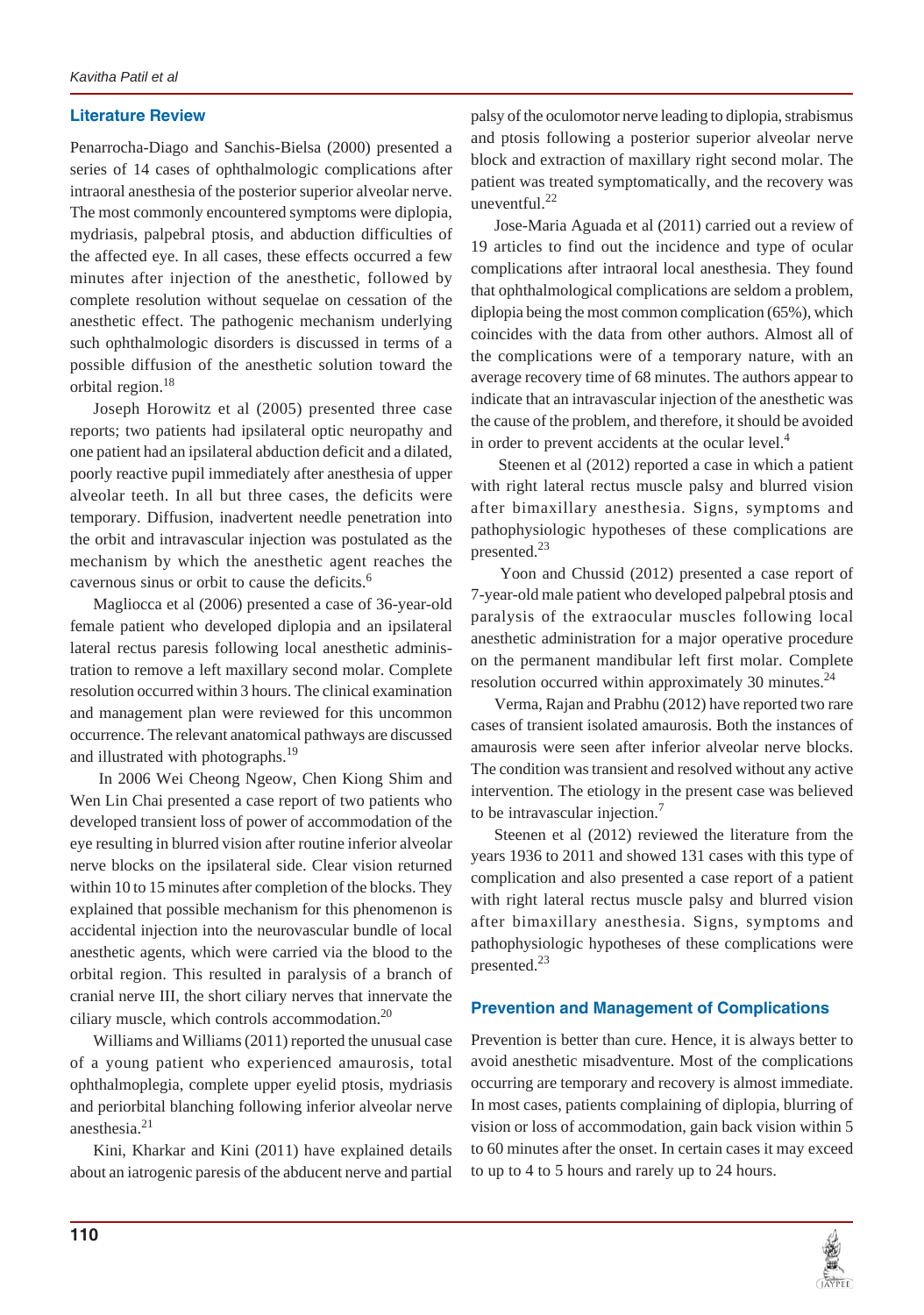#### *Intraoral Local Anesthesia and Ocular Complications*

Permanent blindness, a very rare entity may occur due to the ischemia and necrosis of the retinal tissue caused by the reflex vasospasm of the retinal artery when a substantial amount of anesthetic agent enters the retinal artery through the ophthalmic artery.

- 1. Reassurance of the patient is the most important step.
- 2. An eye patch may be applied to the affected eye, to protect the cornea, due to the anesthetic effects as well as to restore functional monocular vision.
- 3. An evaluation by the ophthalmologist is quintessential in case the complications last for longer than 5 hours.
- 4. When visual acuity is affected patients should be warned against difficult tasks like driving, using sharp objects and going home unaccompanied until the anesthetic effect wears off.
- 5. Care must be taken especially when procedures are attempted on children, who cannot express the symptoms. Therefore, the clinicians must be vigilant during such times, and must foresee ocular complications.

The precautions one needs to take to prevent ophthalmic complications are:

- 1. Avoid injections into vascular systems
- 2. Aspirate prior to injection and slowly administer the anesthetic agent
- 3. Knowing the anatomical structures properly with regard to the particular nerve block
- 4. Follow the accepted injection techniques and procedures.

## **CONCLUSION**

Ocular complications of local anesthetic injections in dentistry although rare but it should not be undermined.

Most of ocular complications are temporary; they can revert back to normalcy after anesthetic affect wears off. Dental surgeon should be well aware of the ocular complications and its prevention and immediate management. A referral to ophthalmologist is recommended if there are lingering ocular disturbances after anesthesia wears off.

 Prompt diagnosis and appropriate management prevents permanent ocular damage.

### **REFERENCES**

- 1. Haas DA, Lennon D. Local anaesthesia use by dentists in Ontario. J Can Dent Assoc 1995;61(4):297-304.
- 2. Pogrel MA, Thamby S. Permanent nerve involvement resulting from inferior alveolar nerve blocks. J Am Dent Assoc 2000;131(7):901-07.
- 3. Blanton LP, Jeske HA. Avoiding complications in local anesthesia induction-anatomical considerations. J Am Dent Assoc 2003;134:888-93.
- 4. Aguado-Gil JM, Barona-Dorado C, Lillo-Rodríguez JC, De la Fuente-González DS, Martínez-González JM. Occular complications following dental local anesthesia. Med Oral Patol Oral Cir Bucal 2011 Aug1;16(5):e688-93.
- 5. Wilkie GJ. Temporary uniocular blindness and ophthalmoplegia associated with a mandibular block injection. A case report. Aust Dent J 2000;45(2):131-33.
- 6. Horowitz J, Almong Y, Wolf A, Buckman G, Geyer O. Ophthalmic complications of dental anesthesia: Three new cases. J Neuroopthalmol 2005;25(2):95-100.
- 7. Verma DK, Rajan R, Prabhu S. Ipsilateral, isolated amaurosis after inferior alveolar nerve block: Report of two cases. Oral Maxillofac Surg 2013 Mar;17(1):73-75
- 8. Goldenberg AS. Transient diplopia as a result of block injections. Mandibular and posterior superior alveolar. NY State Dent J 1997;635(5):29-31.
- 9. Fish LR, Mcintire DN, Johnson L. Temporary paralysis of cranial nerves III, IV and VI after a Gow-Gates injection. J Am Dent Assoc 1989;119(1):127-28.
- 10. Walker M, Drangsholt M, Czartoski TJ, Longstreth WT. Dental diplopia with transient abducens palsy. Neurology 2004;63:2449-50.
- 11. Lee CK. Ocular complications after inferior alveolar nerve block. Hong Kong Medical Diary 2006 Aug;11(8):4-5.
- 12. Pickering T, Howden R. Gray's anatomy, descriptive and surgical (15th ed). London: Chancellor Press 1985:703,805-30.
- 13. Cole JK. Ocular complications resulting from intra-arterial injection during inferior alveolar nerve anesthesia. Anesth Prog 1982;29(1):9-10.
- 14. De Keyer K, Tassignon MJ. Case report: Acute unilateral loss of visual acuity after a visit to the dentist: An unusual complication after the use of an anesthetic combined with adrenaline. Rev Belge Med Dent 2004;59:30-33.
- 15. Rishiraj B, Epstein JB, Fine D, Nabi S, Wade NK. Permanent vision loss in one eye following administration of local anesthesia for a dental extraction. Int J Oral Maxilofac Surg 2005;34(2):220-23.
- 16. Walsh FB. Clinical neuro-ophthalmology (2nd ed).Baltimore: Williams and Wilkins 1957:1202.
- 17. Campbell RI, Mercuri LG, Van Sickels J. Cervical sympathetic block following intraoral local anesthesia. Oral Surg Oral Med Oral Pathol 1979; 47(3):223-26.
- 18. Penarrocha-Diago M, Sanchis-Bielsa JM. Ophthalmologic complications after intraoral local anaesthesia with articaine. Oral Surg Oral Med Oral Pathol Oral Radiol Endod 2000 Jul;90(1):21-24.
- 19. Magliocca KR, Kessel NC, Cortright GW. Transient diplopia following maxillary local anaesthetic injection. Oral Surg Oral Med Oral Path Oral Radiol Endod 2006 Jun;101(6):730-33.
- 20. Ngeow WC, Shim CK, Chai WL. Transient loss of power of accommodation in 1 eye following inferior alveolar nerve block: Report of 2 cases. J Can Dent Assoc 2006 Dec;72(10):927-31.
- 21. Williams JV, Williams LR, Colbert SD, Revington PJ. Amaurosis, ophthalmoplegia, ptosis, mydriasis and periorbital blanching following inferior alveolar nerve anaesthesia. Oral Maxillofac Surg 2011 Mar;15(1):67-70.
- 22. Kini YK, Kharkar VR, Kini AY. Transient diplopia with ipsilateral abducent nerve palsy and ptosis following a maxillary